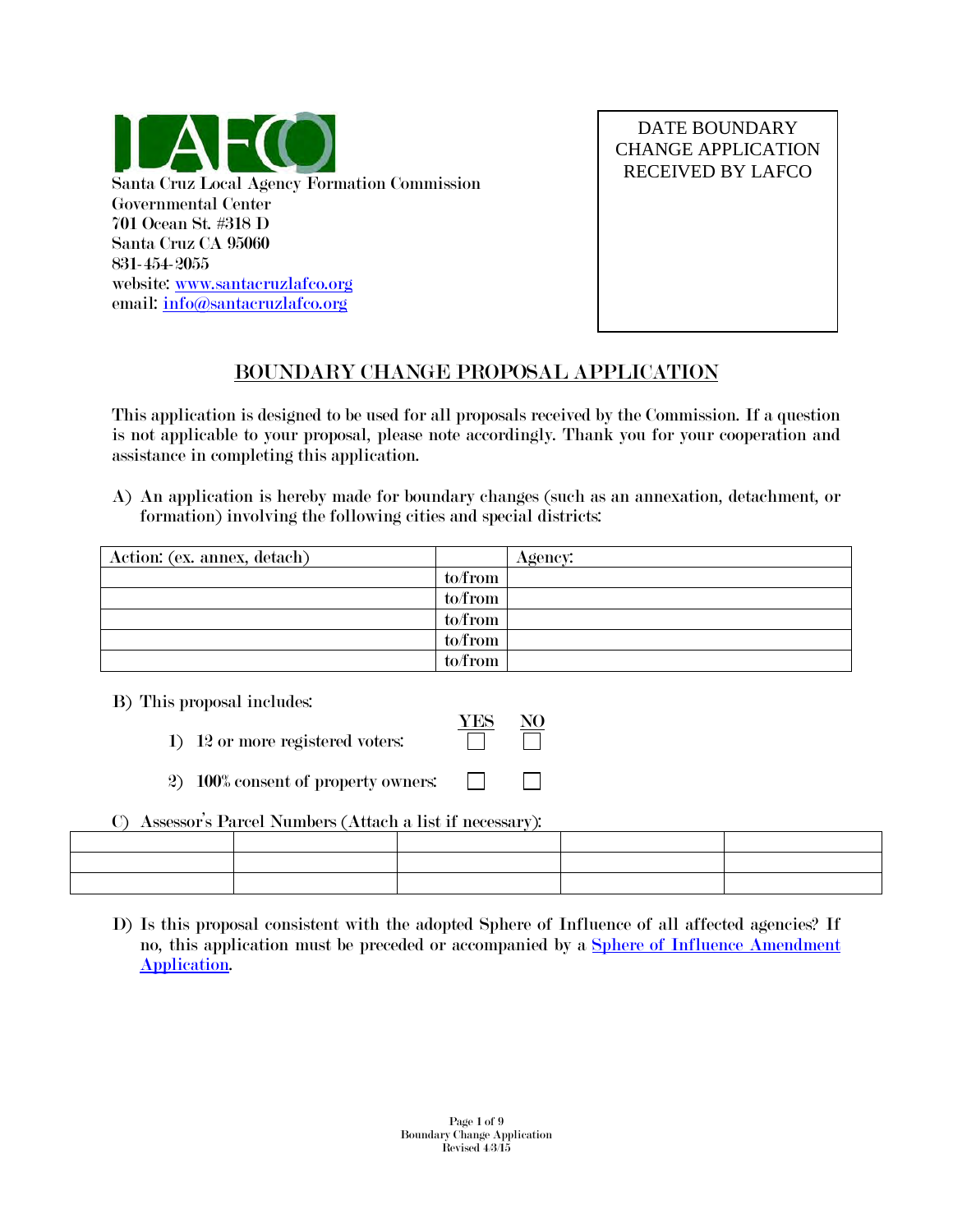- E) The following items must be submitted with this application:
	- 1) A resolution of application adopted by the affected city or special district

#### OR

A petition of landowners or registered voters.

(Check with the LAFCO office for signature requirements and forms.

The [Notice of Intent to Circulate a Petition](http://www.santacruzlafco.org/pages/forms.html) and the [Petition](http://www.santacruzlafco.org/pages/forms.html) forms are located on the [Forms](http://www.santacruzlafco.org/pages/forms.html) page of LAFCO's website.

- 2) One copy of a metes-and-bounds description of the perimeter of the subject territory for approval by the County Surveyor. Contact the LAFCO Executive Officer to determine whether this legal description can be waived until the end of the boundary reorganization process.
- 3) 15 copies of a plat map showing the subject territory AND the existing boundaries of the affected city or district.
- 4) Environmental Documents:
	- a) If a Negative Declaration or Environmental Impact Report (EIR) has been prepared by another agency for a project associated with this proposal, submit one copy to LAFCO with this proposal.
	- b) If no environmental document has been prepared, complete the **Environmental** [Questionnaire.](http://www.santacruzlafco.org/pages/forms.html)
- 5) City Proposals:

If the proposal includes annexation to a city, submit one copy of the city's resolution or ordinance prezoning the subject territory. LAFCO cannot consider the proposal until prezoning has been completed.

- a) For all city annexations that include areas that are inhabited (territory where 12 or more registered voters reside) or developed, include the following information:
	- (1) Report all existing housing units within the proposed city's annexation area as of the effective date in the resolution. If there is not an effective date in the resolution, then use the County Recorder's stamp date. For annexations or detachments between cities, list both annexing city and the detaching city involved in the transfer. Annexing city refers to the city annexing housing units or acreage, and the **detaching city** refers to the city/county the annexation originates from.

| <b>Annexing City:</b>       |                            |        |
|-----------------------------|----------------------------|--------|
| Detaching City/County:      |                            |        |
| Detached Units:             |                            |        |
| <b>Attached Units:</b>      |                            |        |
| Mobile Homes:               |                            |        |
| Multiple Unit Structures:   | 2, 3 or 4-plex Structures: | Units: |
|                             | 5 or More Structures:      | Units: |
| <b>Total Housing Units:</b> |                            |        |

Note: A condominium refers to an ownership classification, not a structural type. Report condominiums based on their structure types.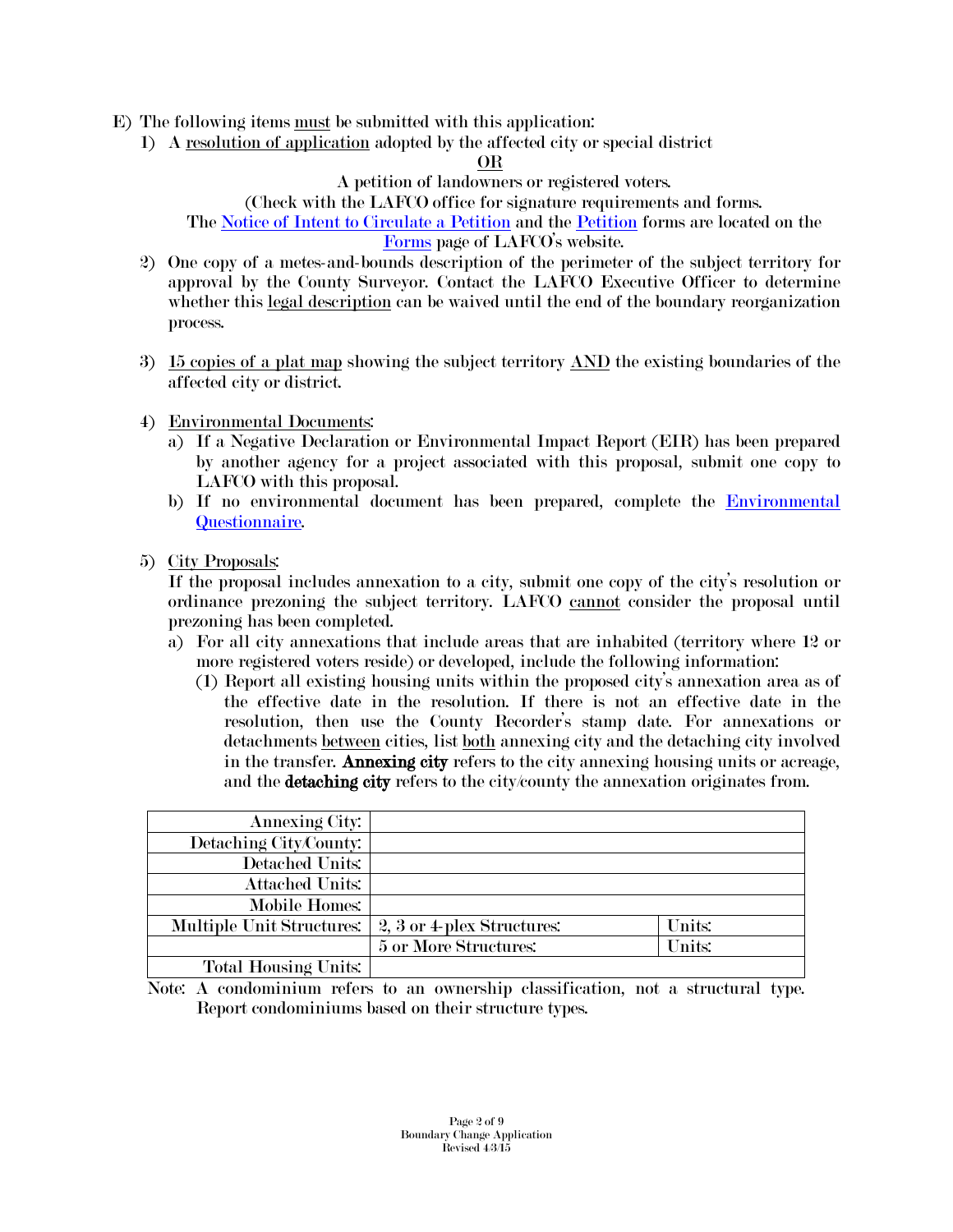#### 6) Property Tax Revenues:

If the proposal involves an annexation to a city and/or changes in district boundaries, negotiations for any exchange of property tax revenues must be completed by the County and any affected city prior to LAFCO action. For those proposals, LAFCO will notify the affected agencies after receiving your application and will provide preliminary information to begin the negotiations process.

7) Indemnification:

LAFCO requires that applicants indemnify LAFCO from litigation costs as a condition of submitting an application. Click the highlighted hyperlink for the INDEMNIFICATION FORM. Contact LAFCO staff if you have any questions.

8) Deposit:

All deposits are initial payments toward the total cost of processing ("project cost"). Project cost is defined as staff time plus materials. A surcharge applies to the total cost of each application to partially recoup the cost of preparing state-mandated service reviews. Staff billing rates include personnel costs plus a percentage of LAFCO administrative overhead. Materials include, but are not limited to, charges for advertisement of hearings, as well as fees charged for project reviews by affected agencies.

## **JUSTIFICATION**

A) In as much detail as possible, please explain why this proposal is necessary at this time. (For example, a proposed development or existing residences might require services not currently provided or available.)

B) Is this change of organization proposed to carry out a development project? If so, describe the project.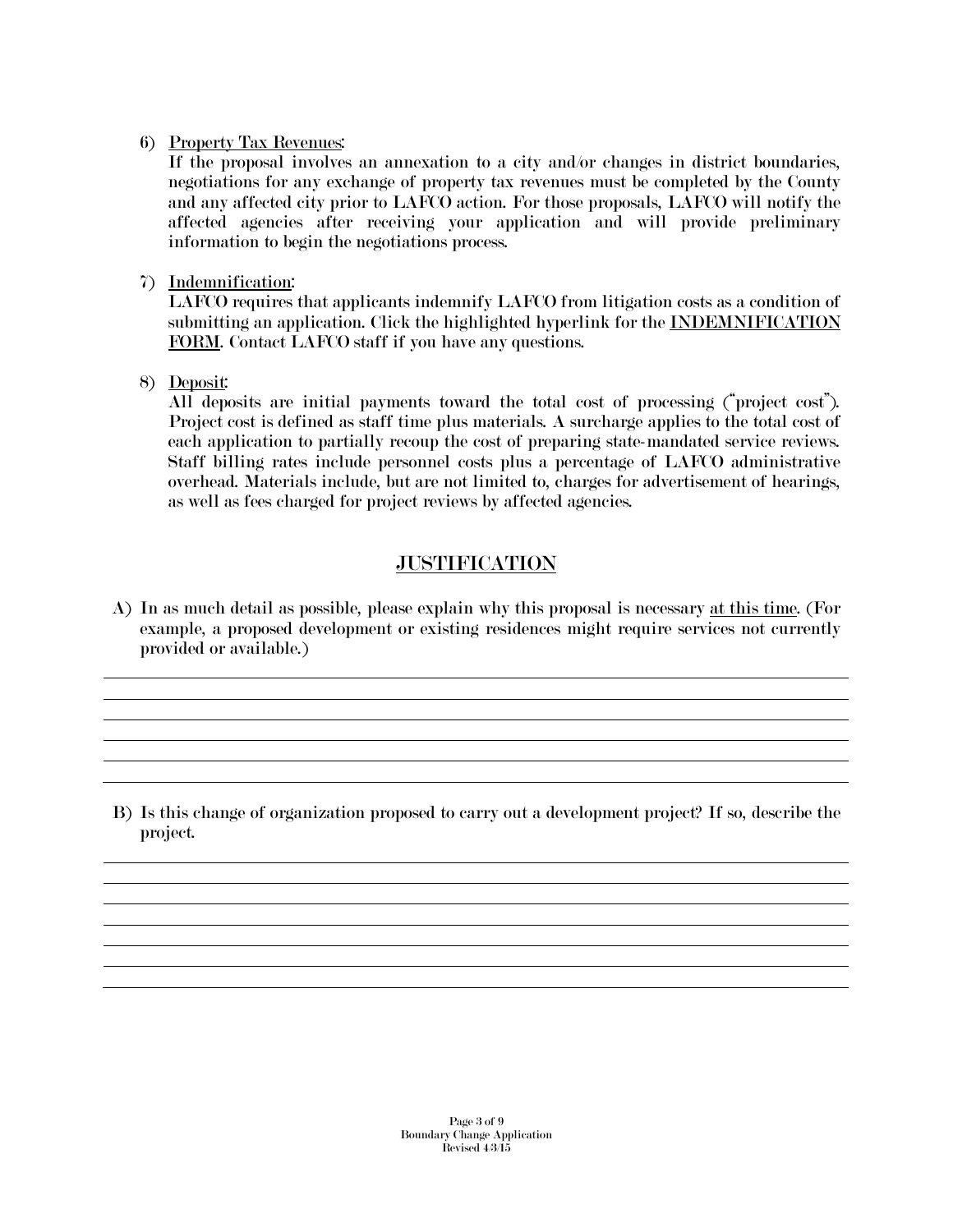C) Indicate below all discretionary approvals or permits from a city, the County, or another agency that will be needed to complete the project. If already approved, please indicate the date of approval.

|                                  | Project  | Date of  | Future       |
|----------------------------------|----------|----------|--------------|
|                                  | File No. | Approval | Requirements |
| City or County Plan Amendment    |          |          |              |
| Prezoning (City)                 |          |          |              |
| Rezoning (City)                  |          |          |              |
| <b>Tentative Subdivision Map</b> |          |          |              |
| <b>Minor Land Division</b>       |          |          |              |
| Other                            |          |          |              |

## **DESCRIPTION**

A) Describe the general location and physical features of the territory included in this proposal. Refer to major roads, watercourses, and topographical features.

- B) How many acres (or square miles) of territory are included in the proposal?
- C) How many people live in the subject territory?
- D) How many registered voters live in the subject territory?

#### LAND USE INFORMATION

# A) General Plan and Zoning: 1) If in the unincorporated area, what is the General Plan designation? 2) What is the current County zoning? 3) Is the territory within the Urban Services Line? YES  $\Box$  NO 4) Is the territory within a city general plan area? YES  $\Box$  NO  $\Box$ If so, what is the general plan designation? 5) Has a city zoned or prezoned the territory? YES  $\Box$  NO If so, how is the territory zoned or prezoned?

Page 4 of 9 Boundary Change Application Revised  $4/3/15$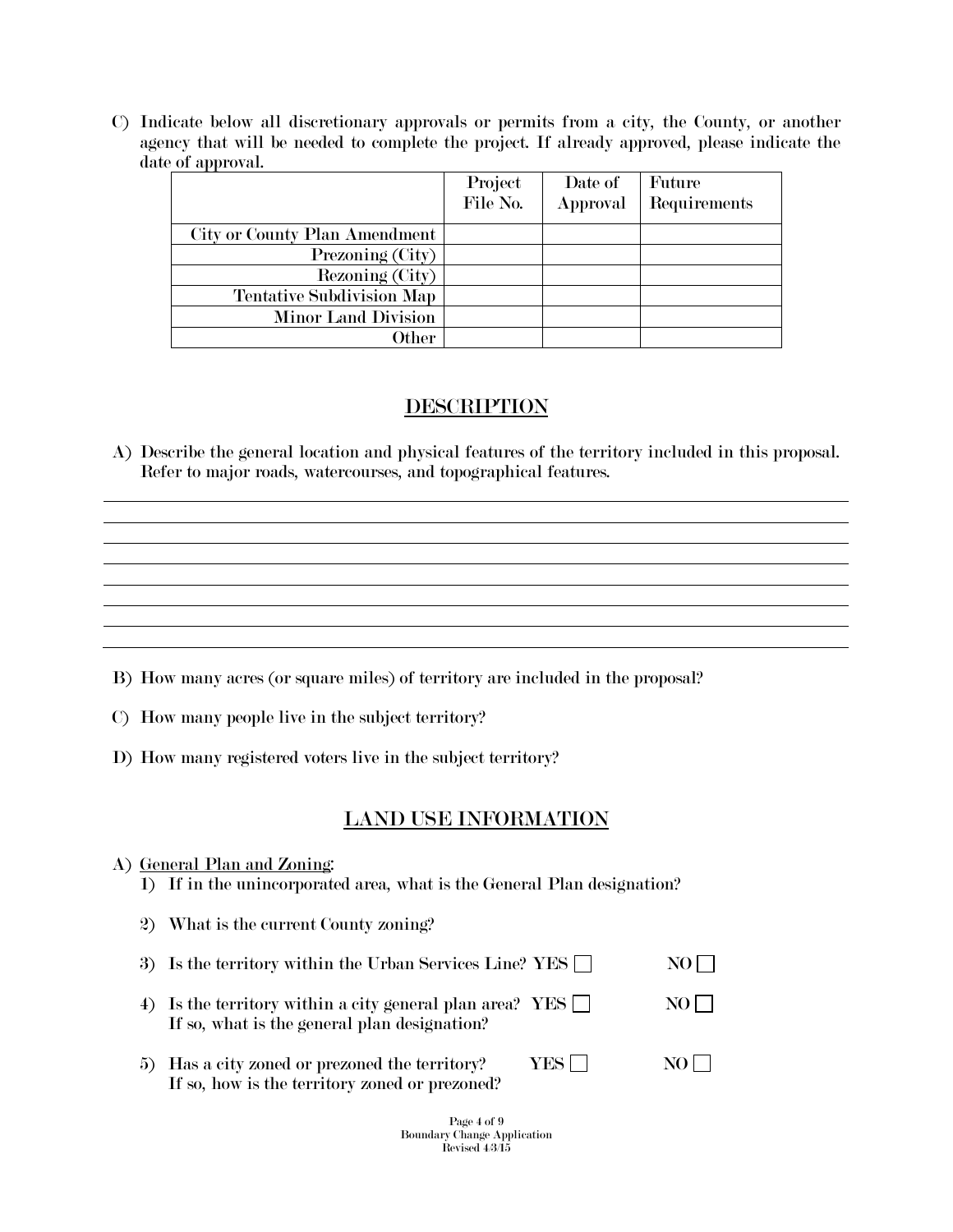#### B) Proposed Land Use:

- 1) Is the territory to be developed at this time? YES  $\Box$  NO  $\Box$
- 2) Describe the anticipated development (type of buildings, number of units, number of permanent employees who will work in any new commercial or industrial projects).

3) Indicate any conditions which would be imposed by the city, County, or special district within the territory (roads, upgrading of facilities, etc.).

4) If no development is planned at this time, would approval of this proposal increase the development potential of the property? YES  $\Box$  NO  $\Box$ If so, please indicate in terms of potential use, number of units, etc.

5) If no development is planned at this time, when is development of the area anticipated?

and the control of the control of the control of the control of the control of the control of the control of the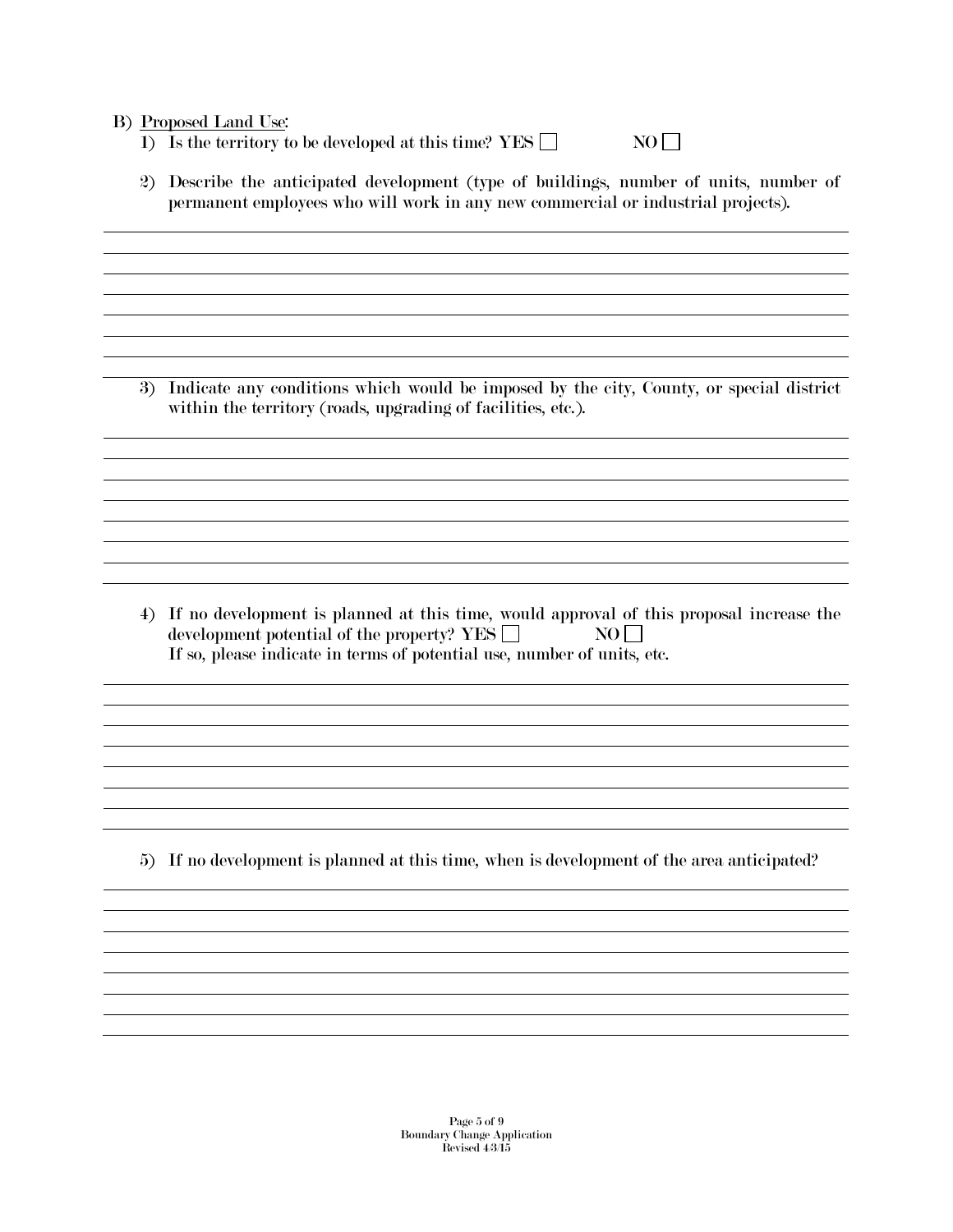## PUBLIC SERVICES

A) List the agencies providing existing and proposed services to the territory. If not applicable or no change, please indicate accordingly.

|                        | Existing | Proposed |
|------------------------|----------|----------|
| <b>Sewer Service</b>   |          |          |
| Water Service          |          |          |
| <b>Fire Protection</b> |          |          |

| B) Septic System:<br>If septic systems will be used upon annexation and development, please answer the following:<br>1) Have percolation tests been conducted? YES<br>NO<br>Has the project received Environmental Health approval? YES $\Box$<br>NO  <br>$\mathbf{2}$<br>C) Sewer Service:<br>If sewer service will be provided to the territory, please answer the following:<br>1) What is the distance for connection to the agency's system? |
|---------------------------------------------------------------------------------------------------------------------------------------------------------------------------------------------------------------------------------------------------------------------------------------------------------------------------------------------------------------------------------------------------------------------------------------------------|
| What are the estimated flows from the anticipated development? ______ gallons per day.<br>$\mathbf{2}$                                                                                                                                                                                                                                                                                                                                            |
| Does the agency have capacity for the anticipated development? YES<br>NO<br>3)                                                                                                                                                                                                                                                                                                                                                                    |
| Will the agency be prepared to furnish service immediately?<br><b>YES</b><br>NO  <br>4)<br>If not, please explain.                                                                                                                                                                                                                                                                                                                                |
|                                                                                                                                                                                                                                                                                                                                                                                                                                                   |
|                                                                                                                                                                                                                                                                                                                                                                                                                                                   |
|                                                                                                                                                                                                                                                                                                                                                                                                                                                   |
|                                                                                                                                                                                                                                                                                                                                                                                                                                                   |
|                                                                                                                                                                                                                                                                                                                                                                                                                                                   |
| NO<br>Is the territory in a sewer moratorium area? YES $\Box$<br>5)                                                                                                                                                                                                                                                                                                                                                                               |
| Specify the improvements, on and off site that will be necessary to connect and serve the<br>6)<br>anticipated development. Indicate the method of financing. (For example, assessment<br>district, property owner, or developer fees etc.)                                                                                                                                                                                                       |
|                                                                                                                                                                                                                                                                                                                                                                                                                                                   |
|                                                                                                                                                                                                                                                                                                                                                                                                                                                   |
|                                                                                                                                                                                                                                                                                                                                                                                                                                                   |
|                                                                                                                                                                                                                                                                                                                                                                                                                                                   |
|                                                                                                                                                                                                                                                                                                                                                                                                                                                   |
|                                                                                                                                                                                                                                                                                                                                                                                                                                                   |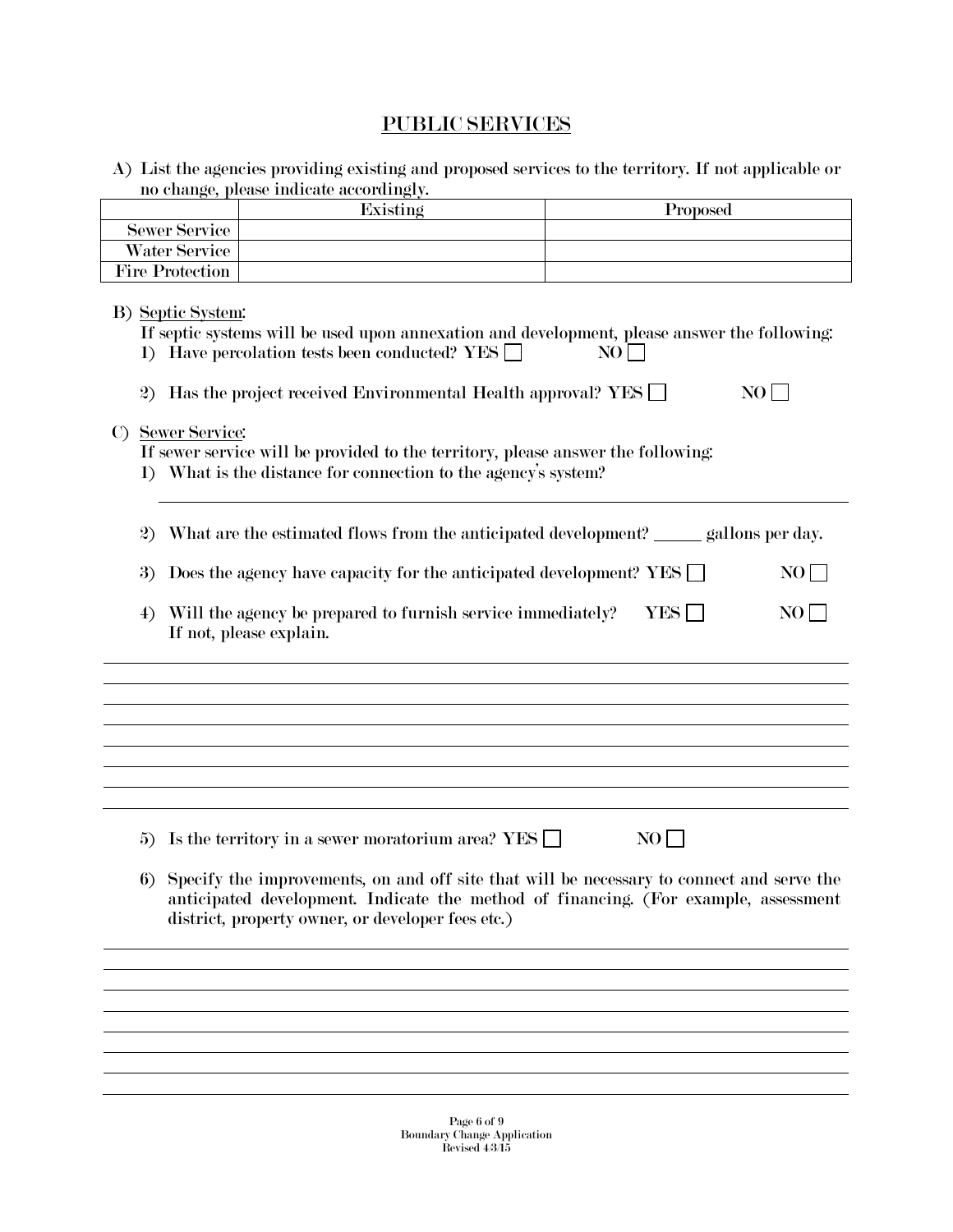## D) Water Supply:

| 1) If water service is currently provided to the territory, how is it provided (for example,<br>water district, private wells, mutual water company)? |
|-------------------------------------------------------------------------------------------------------------------------------------------------------|
| 2) Upon annexation, is the agency prepared to furnish the necessary service?<br>YES L<br>NO L<br>If not, please explain.                              |
|                                                                                                                                                       |

3) Will the project be connected to an existing water line? YES  $\Box$  NO  $\Box$ If not, please explain.

Distance to tie-in:

| Total anticipated water demand: |     |
|---------------------------------|-----|
| Residential Use:                | GPD |
| Industrial / Commercial Use:    | GPD |
| Agricultural Use:               | GPE |

4) Can the agency provide adequate supply for the entire anticipated development? YES NO

5) Specify any improvements on and off site which will be required to service the territory. Indicate the method of financing (assessment district, developer fees, etc.).

6) Is the proposal within an area subject to a connection ban or other limitation on service?  $YES \Box$  NO If so, please explain:

> Page 7 of 9 Boundary Change Application Revised  $4/3/15$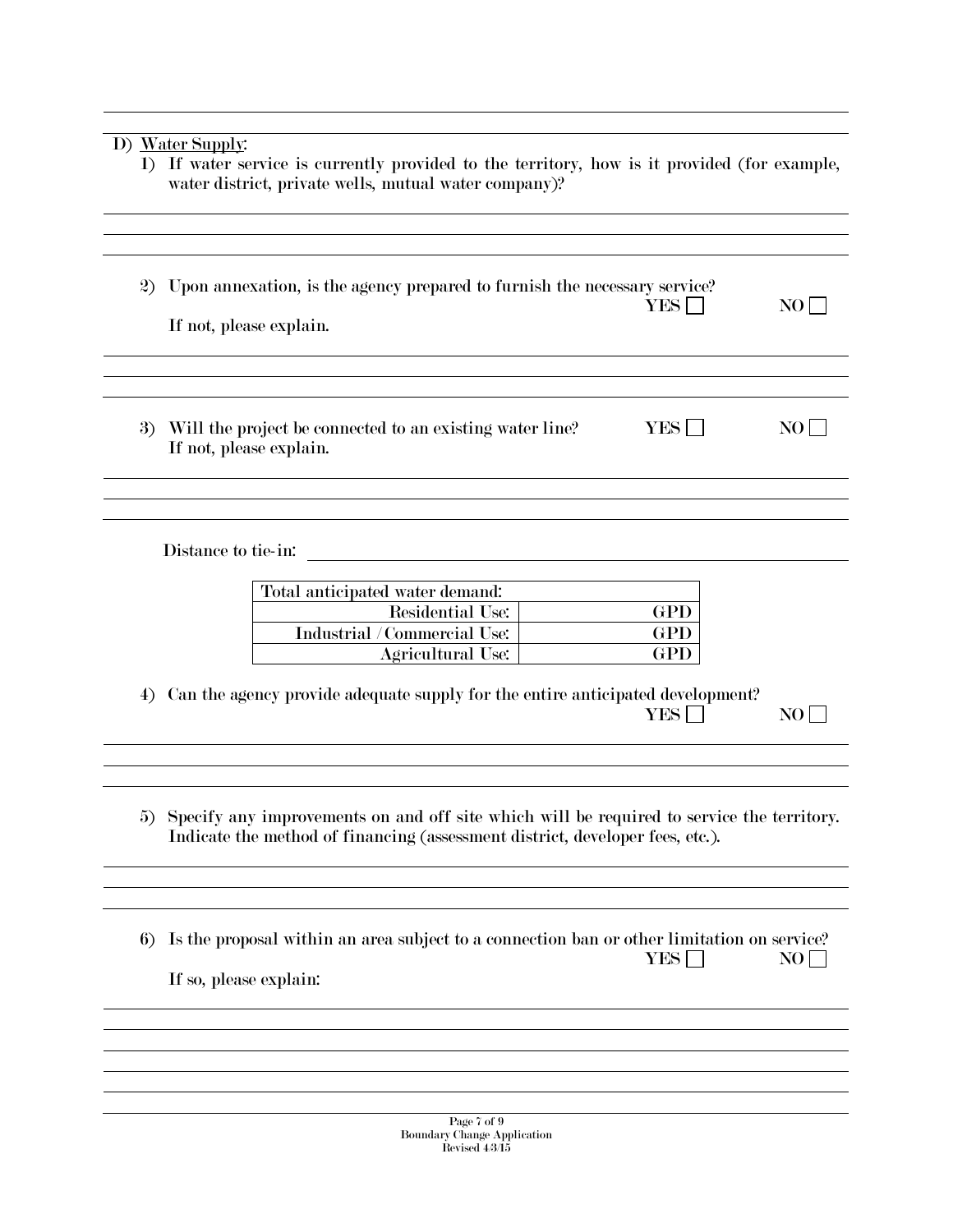#### E) Fire and Police Service:

| Nearest Fire Station:                           | Location:            |  |
|-------------------------------------------------|----------------------|--|
|                                                 | Miles from Property: |  |
|                                                 | Response Time:       |  |
|                                                 |                      |  |
| Nearest Police/Sheriff station:<br>$\mathbf{2}$ | Location:            |  |
|                                                 | Miles from Property: |  |
|                                                 | Response Time:       |  |

## SPECIAL REVENUES

A) Does the city or special district have plans to establish any new assessment districts, service charges, or other means to pay for new or extended services to this area?

B) Will the area assume liability for any existing bonded debt upon annexation?  $YES \Box$  NO $\Box$ 

| If so, please indicate taxpayer cost: |
|---------------------------------------|
|---------------------------------------|

C) Will the territory be subject to any new or additional taxes, benefit charges, or fees?  $YES \Box$  NO If so, please explain: